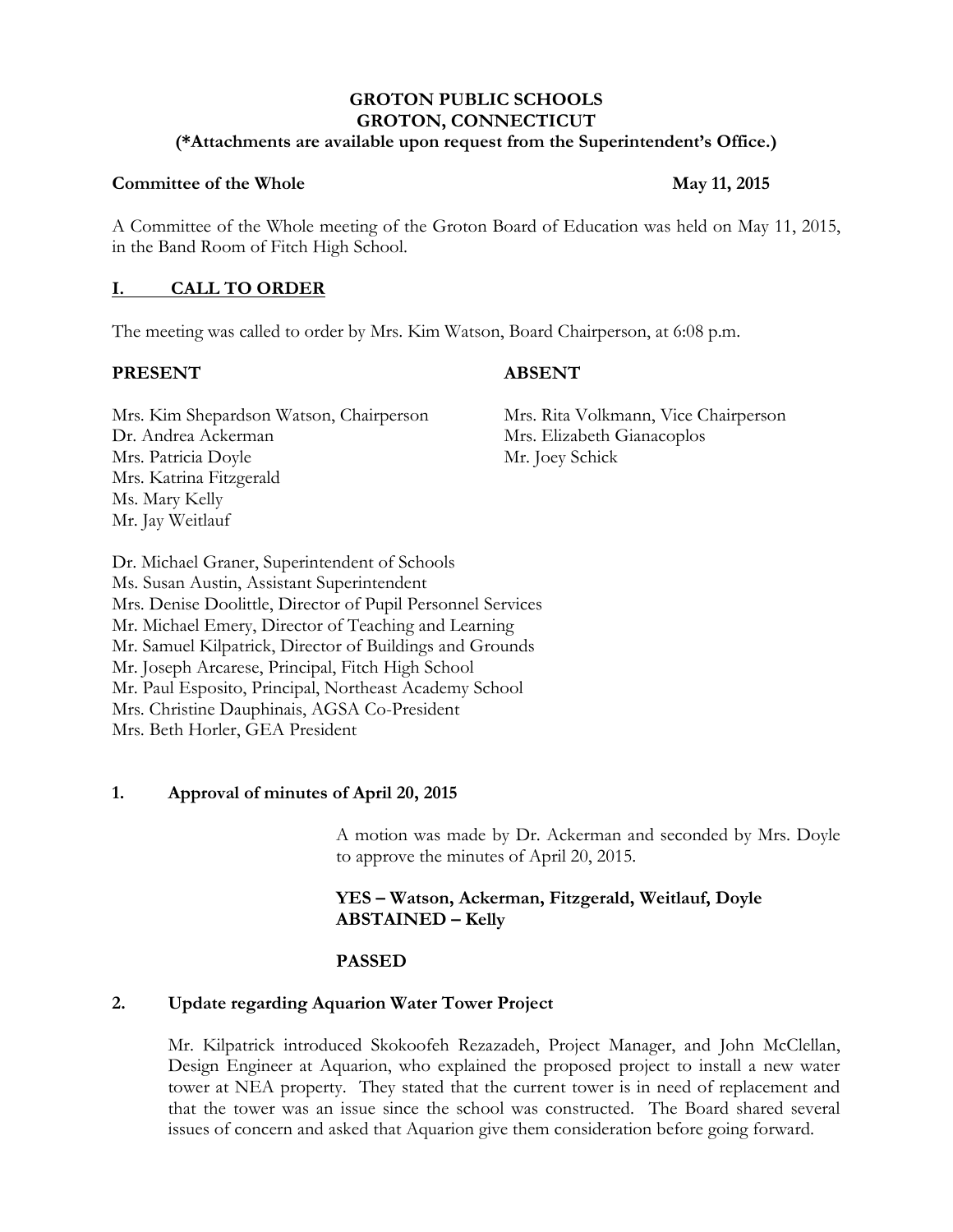**Committee of the Whole May 11, 2015 Page 2**

# **3. Discussion of the MCEC Conference**

Dr. Graner stated that the MCEC Conference would be on June 30, 31, 2015; one member's fees are paid for; and he outlined the costs involved. Dr. Graner queried the Board as to who would like to attend. He stated that he and Ms. Austin are considering attending.

Ms. Kelly, Mrs. Watson and Dr. Ackerman stated that they were interested in attending.

## **4. Quarter Expulsion Report**

Dr. Graner gave an overview of the quarterly Expulsion Report and the process involved in expulsions.

## **5. Update regarding the revised Educators Evaluation Plan**

Ms. Austin stated that the revised Evaluation Plan is due to the state by May 15, 2015; she is trying to get an extension; will word smith the document; and she explained the overall changes. Ms. Austin stated that the State has to approve the revised document before it will come back to the Board for their approval. Every year the State and the Board has to approve the document.

# **6. Update on the Special Education Department: Vocational Program – redesign and budget [ATTACHMENT #1]**

Mrs. Doolittle stated that her department has been working with the High School Special Education Department on efforts to provide the best services to students. She gave an overview of her handout.

#### **7. Discussion regarding the location of the 2016 COW meetings**

Mrs. Watson shared the concerns expressed with holding Board meetings in the schools.

#### **8. Discussion regarding the presentation of data to the BOE [ATTACHMENT #2]**

Ms. Austin and Mr. Emery gave an overview of the Data Presentation handout.

# **9. Update regarding the Extra Curricular Activities Chart**

Dr. Graner gave an overview of the Extra Curricular Activities Chart. He stated that the charts would be updated as we move forward.

#### **10. Discussion of Board participation in special projects**

Mrs. Watson encouraged Board members to share any special interest topics for discussion with the Superintendent.